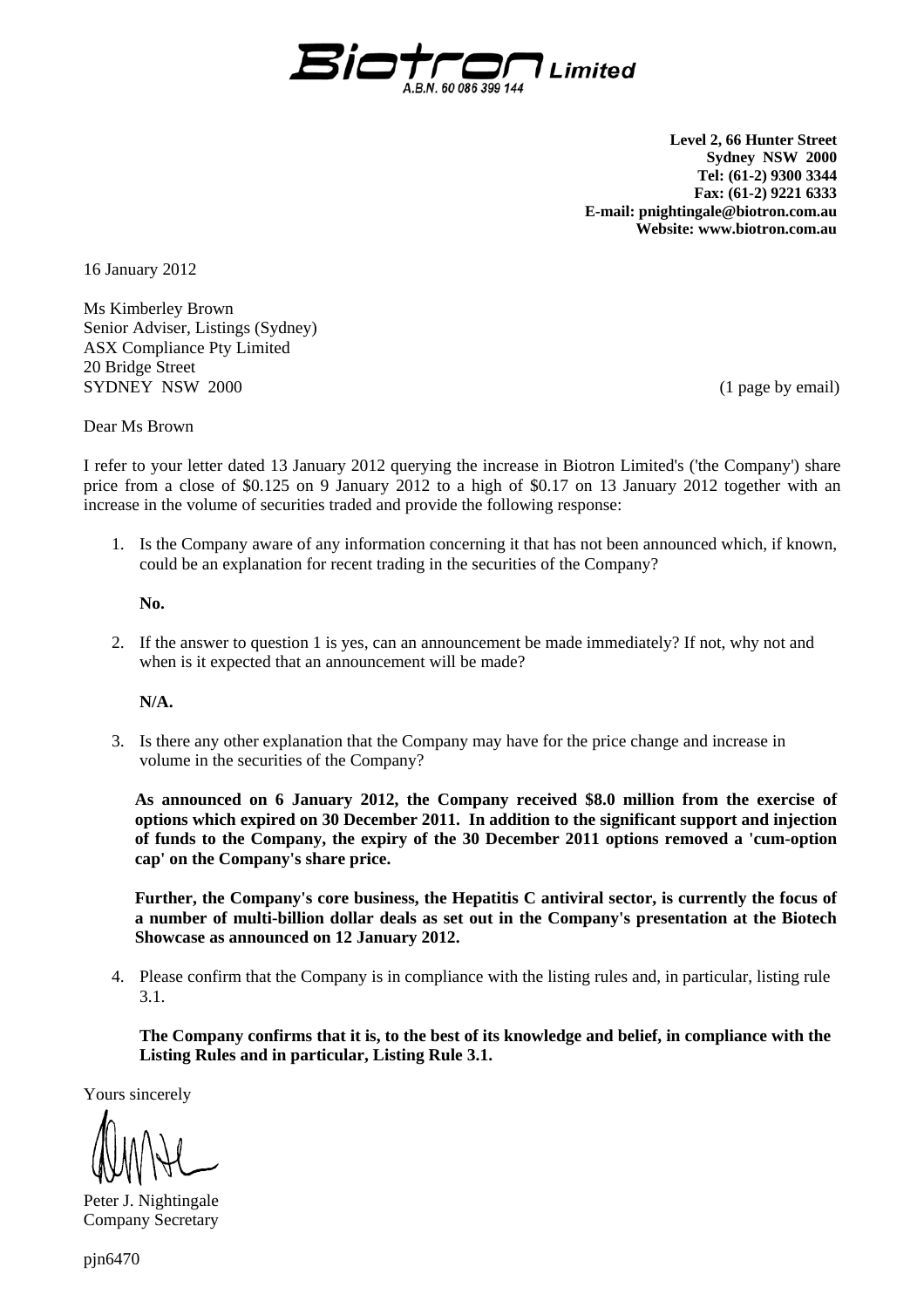

ASX Compliance Pty Limited ABN 26 087 780 489 20 Bridge Street Sydney NSW 2000 PO Box H224 Australia Square NSW 1215

Telephone 61 2 9227 0133 Facsimile 61 2 9241 7620 www.asx.com.au

13 January 2012

Mr Peter Nightingale Company Secretary Biotron Limited Level 2 66 Hunter Street Sydney NSW 2000

Dear Mr Nightingale,

## **Biotron Limited (the "Company**") **RE: PRICE QUERY**

We have noted a change in the price of the Company's securities from a close of \$0.125 on 9 January 2012 to an intraday high of \$0.17 today. We have also noted an increase in the volume of trading in the securities over this period.

In light of the price change, please respond to each of the following questions.

1. Is the Company aware of any information concerning it that has not been announced which, if known, could be an explanation for recent trading in the securities of the Company?

Please note that as recent trading in the Company's securities could indicate that information has ceased to be confidential, the Company is unable to rely on the exceptions to listing rule 3.1 contained in listing rule 3.1A when answering this question.

2. If the answer to question 1 is yes, can an announcement be made immediately? If not, why not and when is it expected that an announcement will be made?

Please note, if the answer to question 1 is yes and an announcement cannot be made immediately, you need to contact us to discuss this and you need to consider a trading halt (see below).

- 3. Is there any other explanation that the Company may have for the price change and increase in volume in the securities of the Company?
- 4. Please confirm that the Company is in compliance with the listing rules and, in particular, listing rule 3.1.

Your response should be sent to me by e-mail at **kimberley.brown@asx.com.au** or by facsimile on facsimile number (02) 9241 7620. It should not be sent to the Company Announcements Office.